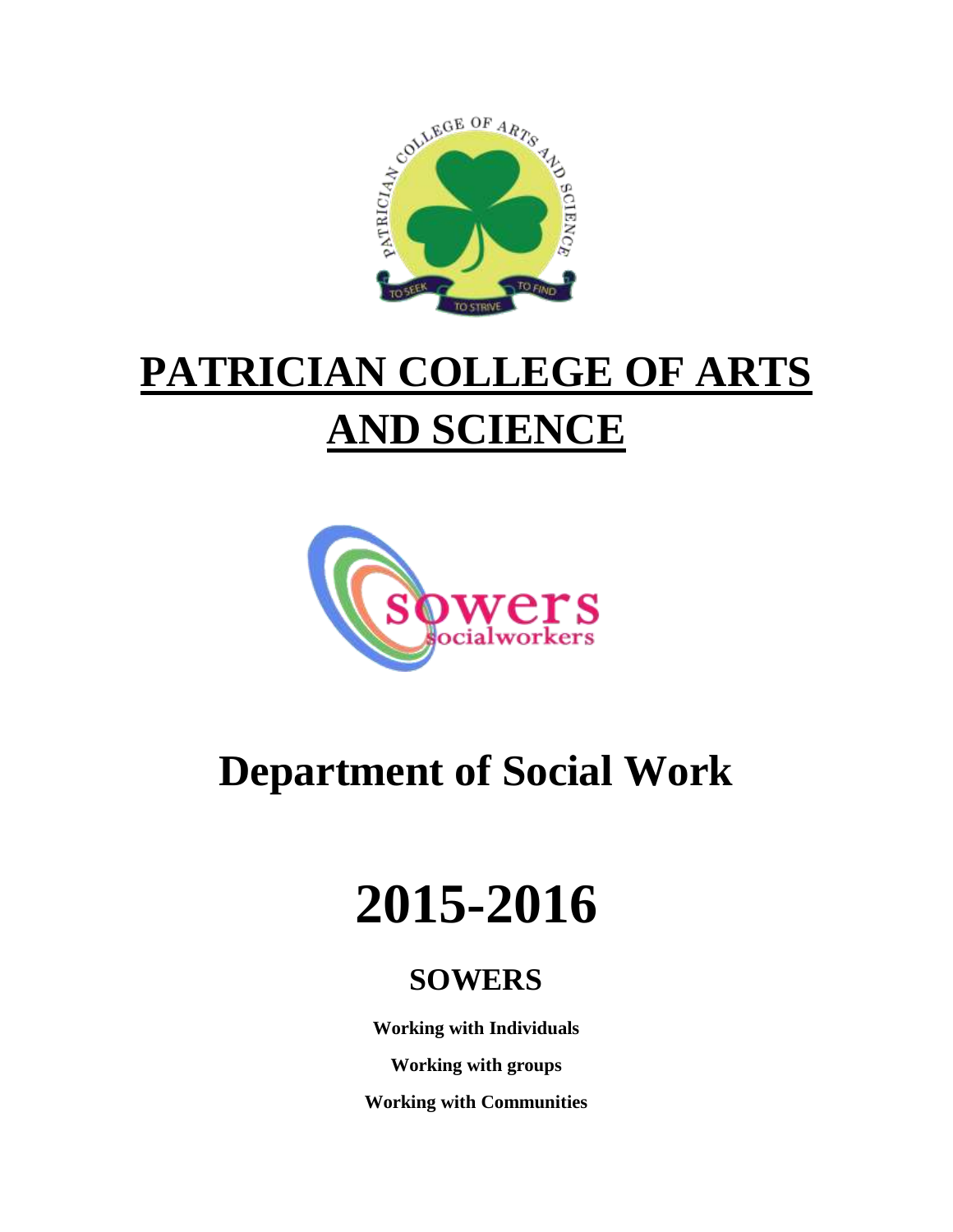| <b>LIST OF PROGRAMS</b> |                                                                       |
|-------------------------|-----------------------------------------------------------------------|
|                         |                                                                       |
| $\mathbf{1}$            | <b>WORLD BREAST FEEDING WEEK</b>                                      |
|                         |                                                                       |
| $\overline{2}$          | <b>RURAL CAMP</b>                                                     |
| 3                       | POST CARD SIGNATURE CAMPAIGN ON ELIMINATION OF CHILD<br><b>LABOUR</b> |
|                         |                                                                       |
| 4                       | <b>FORUM INAUGURATION</b>                                             |
| 5                       | <b>STUDENTS FOR A FREE TIBET</b>                                      |
|                         |                                                                       |
| 6                       | <b>STUDY TOUR</b>                                                     |
| $\overline{\mathbf{z}}$ | <b>WOMEN CELL PROGRAM</b>                                             |

J.

**The Common**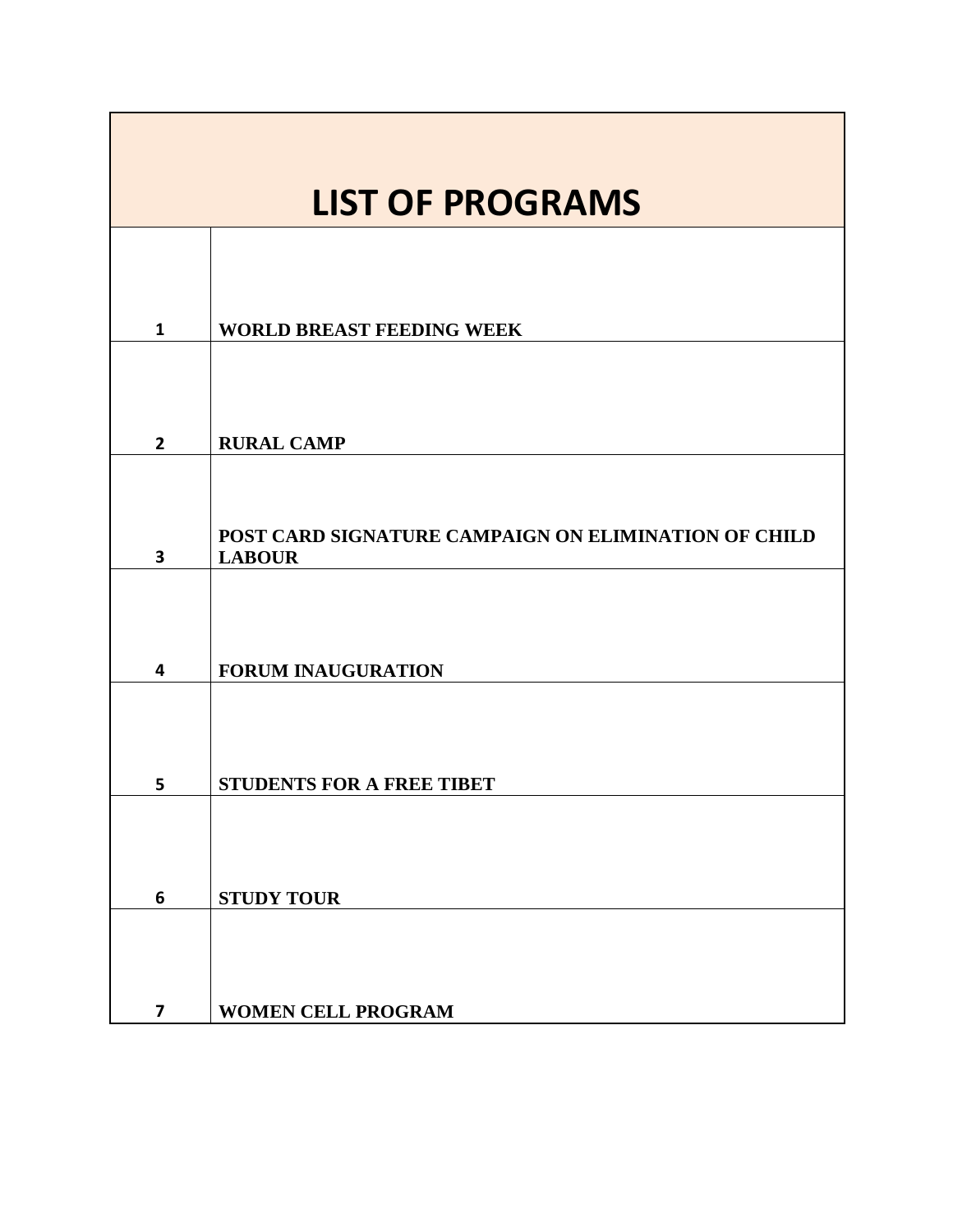#### **1. Awareness Programme on Deaddiction**

Date: 24.6.2015 Time: 9.00 am to 1.00 pm Participants : 2<sup>nd</sup> years and 3<sup>rd</sup> years and PG students Resource Person: Dr.Adithi and Team from T.T. Ranganathan Clinical Research Foundation, Adyar



**Dr.Adithi and Team from T.T. Ranganathan Clinical Research Foundation, Adyar**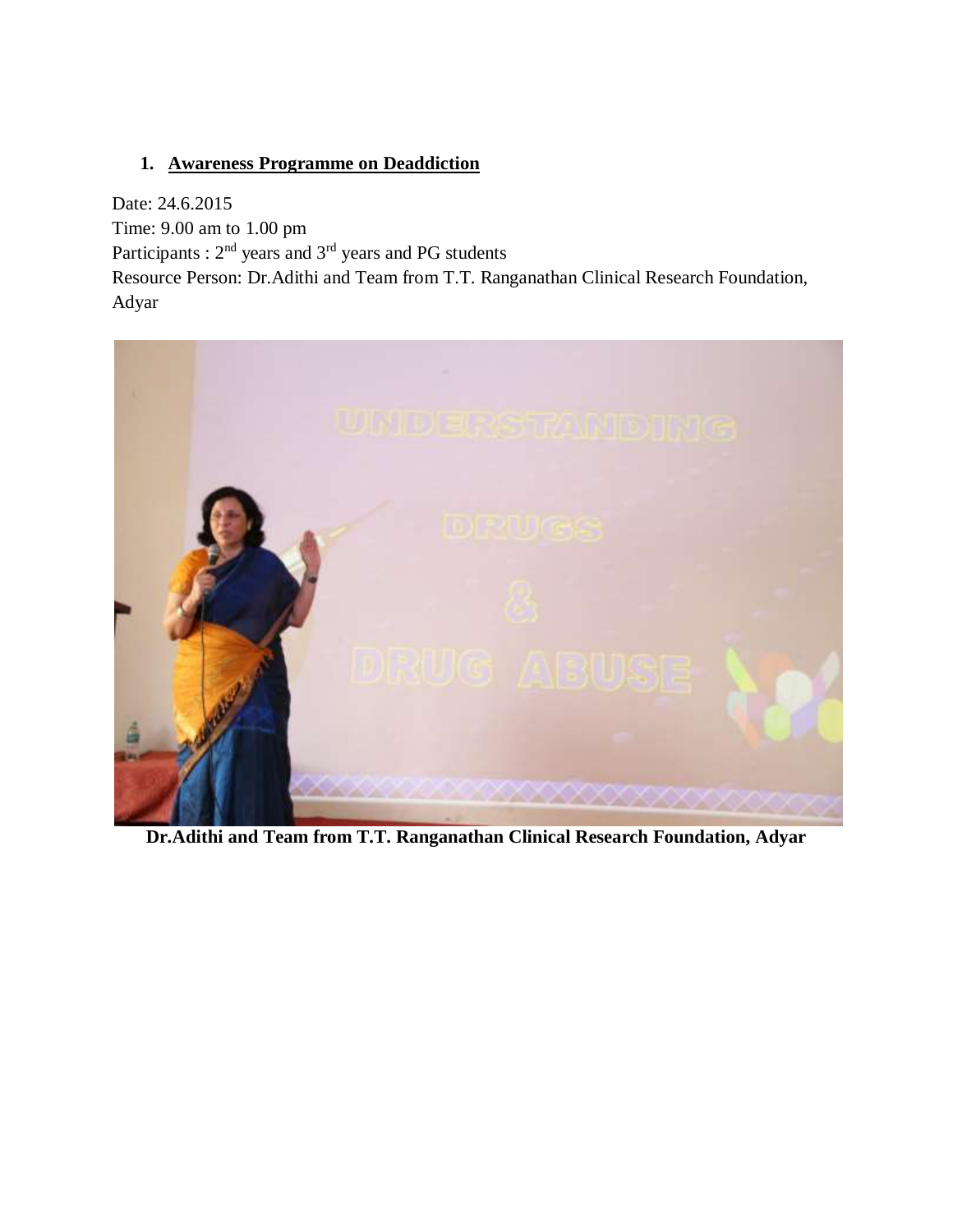

**Program Banner**

Alcoholism is not the problem of a single individual. If it is not dwelt with it will become the problem of the society or the entire community. What starts as one person's problem, spreads and becomes a social issue. Alcoholism leads to violence, theft and insecurity. The focus of the program was to enlighten the students on the social repercussions of alcoholism. The outcome of the program was to create optimism among students and not to drink for the pleasure of drinking and to forget the problems they need to face. The students were provided with hope and confidence and reassure that the individual attitude will enhance his quality of life without drugs.

#### **1. World Breast Feeding Week**

Date: 03.08.15 Time: 10.00 am to 11.15 am Participants :  $1<sup>st</sup>$  years and  $2<sup>nd</sup>$  years Resource Person: Dr.Uma and Dr.Girija of Child Trust Hospital, Chennai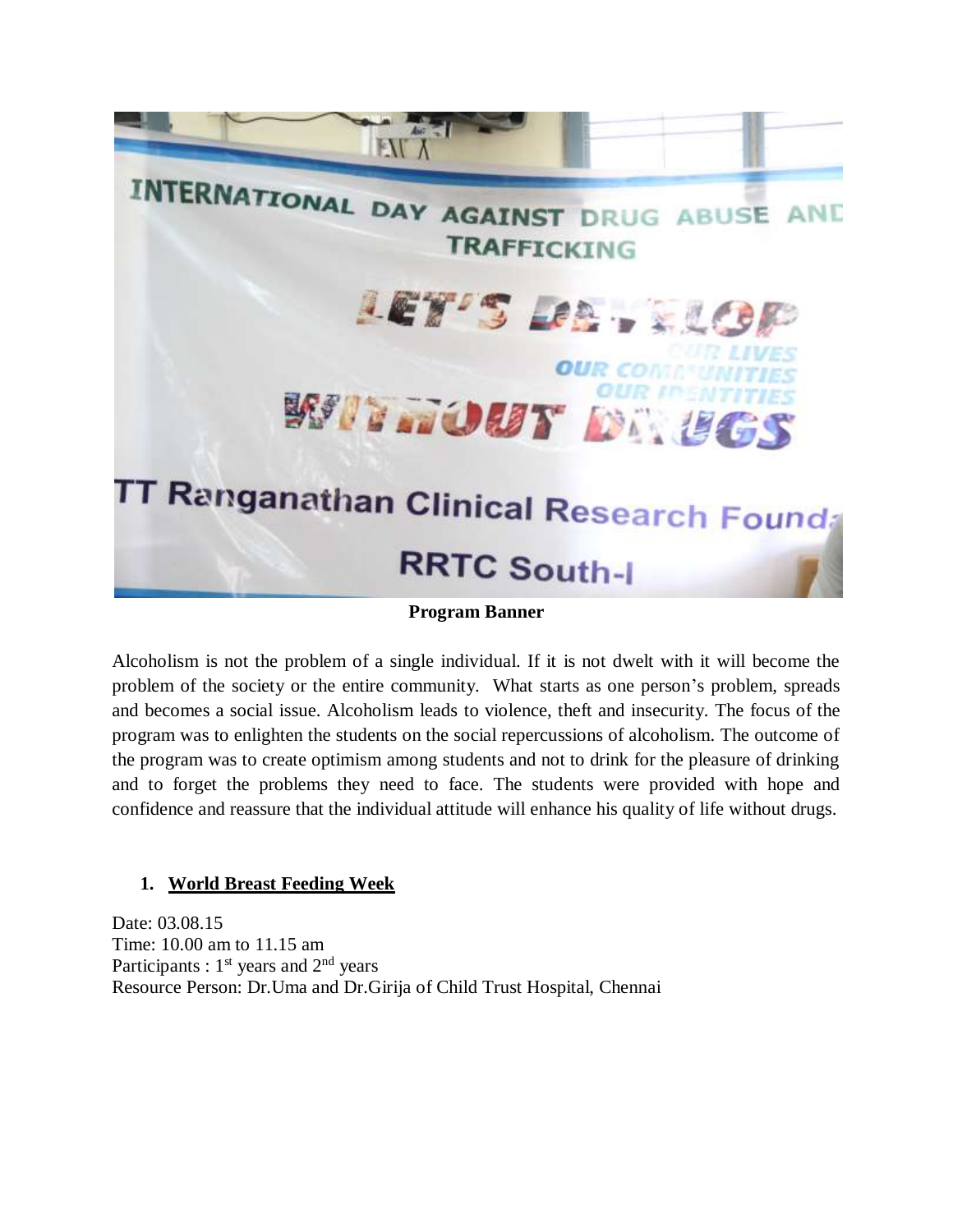

**Dr.Uma and Dr.Girija of Child Trust Hosp for the lecture on Breast feeding**

The reason behind to select the topic was because August first week is dedicated to World Breast feeding week, and Social work department took the opportunity to invite Dr. Uma and Dr. Girija, Child Trust Hospital, Chennai to deliver the lecture for the Department Students. In the lecture she put forward few important things that breast feed is a divine food like how God said about Manna. Breast feed is also a divine food for the rich and poor it is same. First Milk of the Mother is ten times powerful than Neverapine medicine which is given for HIV/AIDS mothers to give birth to a negative child.

Fathers should be given responsibilities and they should be at present when the woman delivers a baby and then only they knew the difficulties the woman face during the child birth process. Breast milk is a great Nutrient and prevention from illness and best food. The child should be fed for minimum 18 to 20 months. After 6 months they should be given solid foods or supplementary foods.

Students are advised to be ambassadors to educate women on Lactation and importance of Breast feed to slum women and rural women to the educated women too. Women in the cities are considered they lose their charm and the size of the breast will sag and these taboos should be removed. The cultural taboos should also be removed and the block in the minds of women should be addressed and the formula feeds should be stopped and Breast Milk should be made the best feed to the next generation.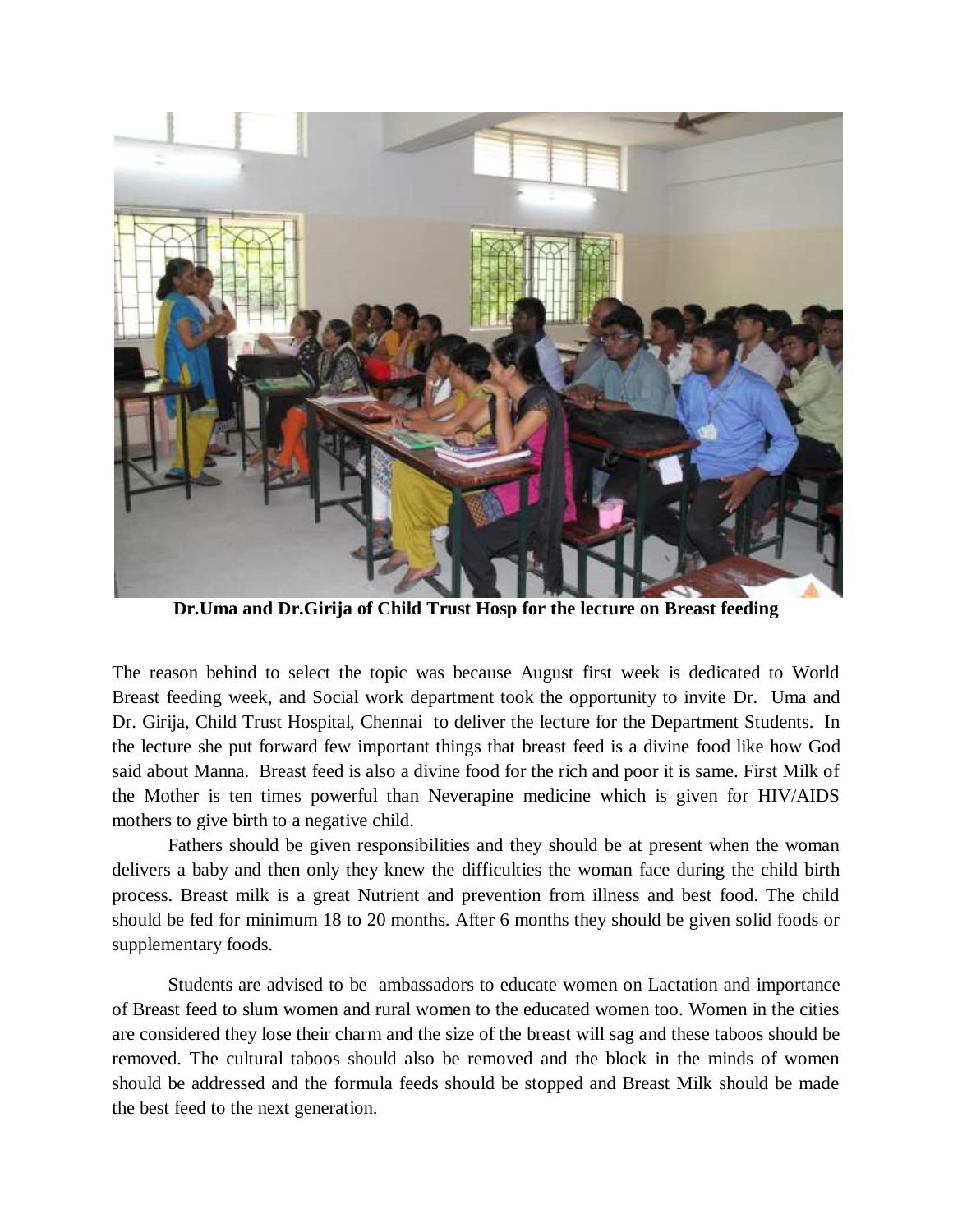#### **2. post card signature campaign on elimination of Child Labour**

#### Date: 12.06.2015

Time: 11.30 to 12.00

Participants :  $1<sup>st</sup>$  years and  $2<sup>nd</sup>$  year MSW students and St.Michaels school,  $8<sup>th</sup>$  and  $9<sup>th</sup>$  students Resource persons: Staff of MSW and Jeevajyothi NGO.

The social work department took an initiative to campaign against elimination of child labour. The program was to make the students realize the importance of child rights and education is a birthright and all children should know that. The Resource person from an NGO, JeevaJyothi gave a informative talk. Later, To create awareness among school students, the department of social work took up the challenge to initiate postcard campaign. The post cards were sent to President's Office in New Delhi.



**Br.Dr.Arokia Raj, the Director of Patrician College participating in Child labour campaign in Patrician College**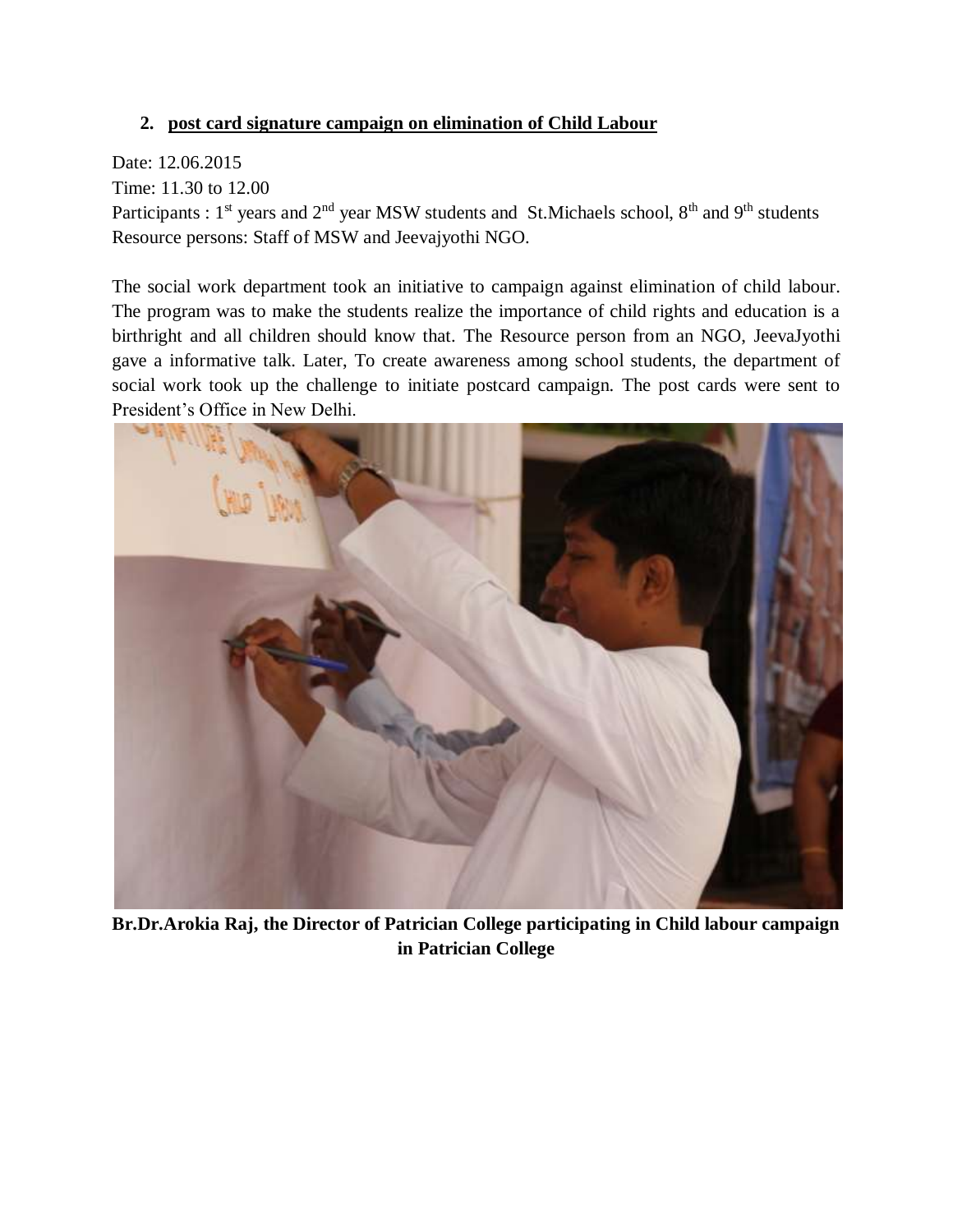

**Signing the poster to eradicate Child Labour**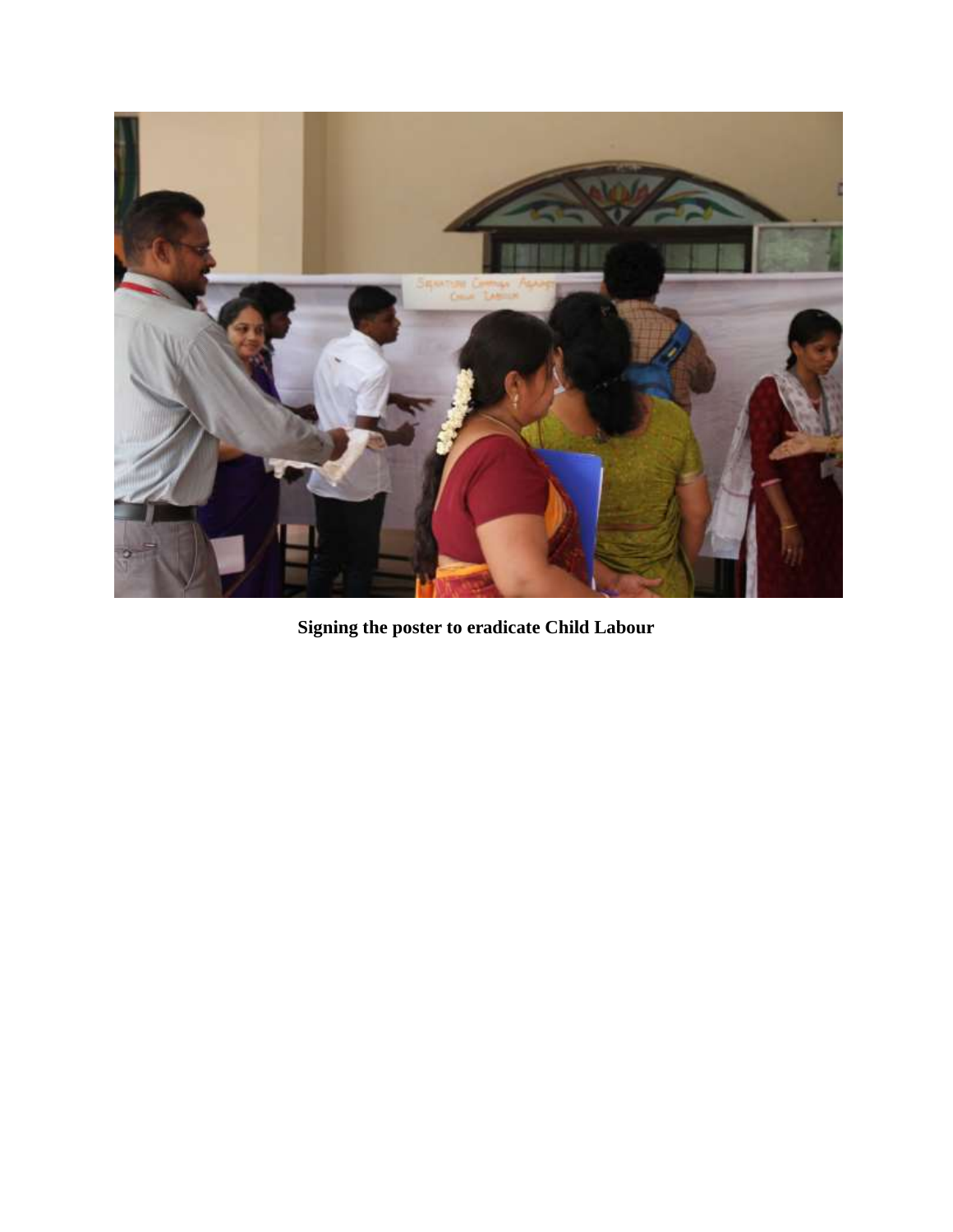

**Group photo of the signature campaign participants in college campus**

#### **3. Sowers Forum Inauguration**

**Date: September 2nd 2015 Time :**10.30am to 1.30pm **Participants : BSW,1st Msw an 2nd Msw students**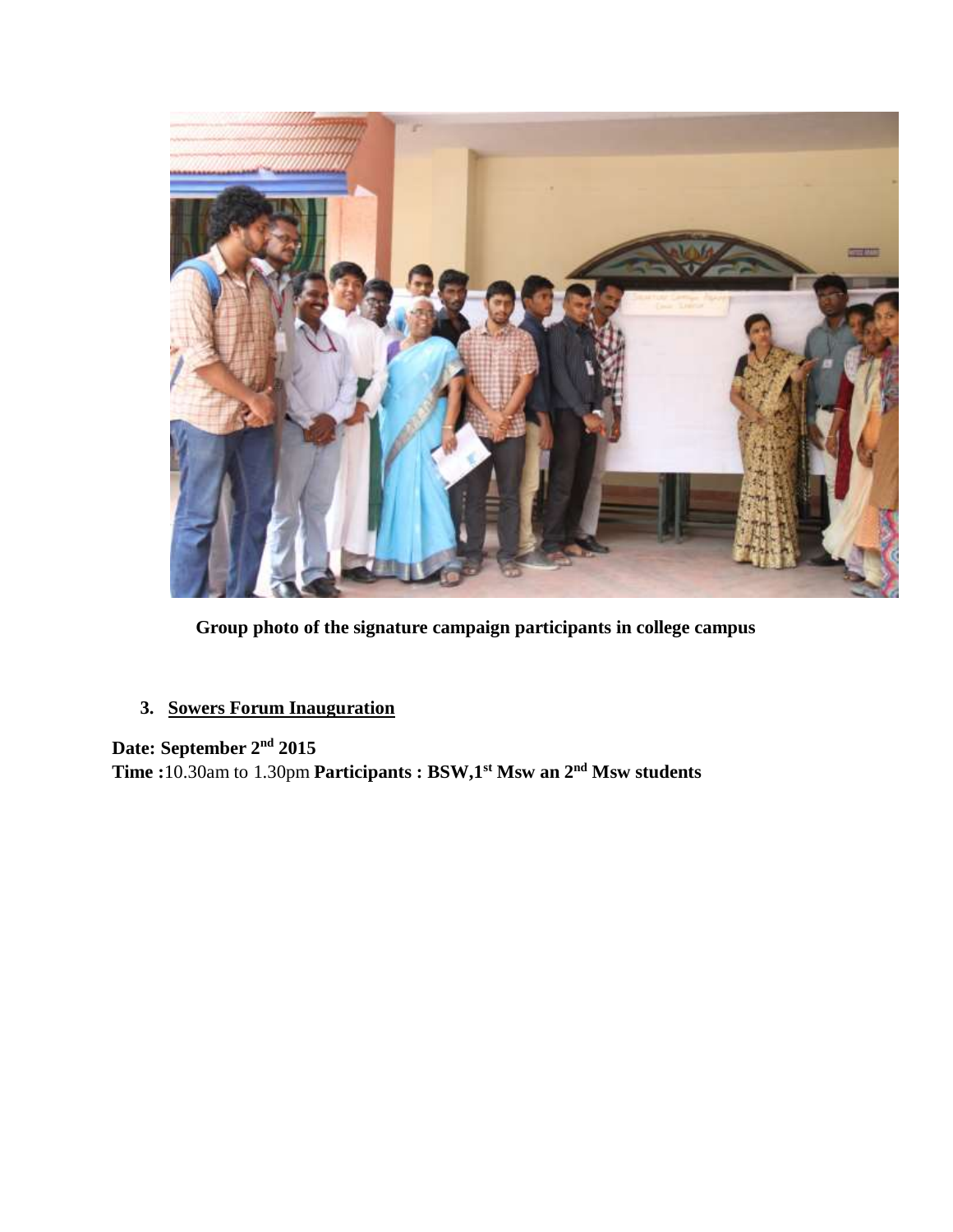

Forum was inaugurated by Mr. Sachidanantha Vallan Michael, the Repatriate officer of UNHCR Bro.Dr.Arokiaraj,Principal Dr.Fatima Vasanth and Vice-Principal Dr.Geetha Rufus and HOD of social work Department, Dr.Angeline were present on the dais.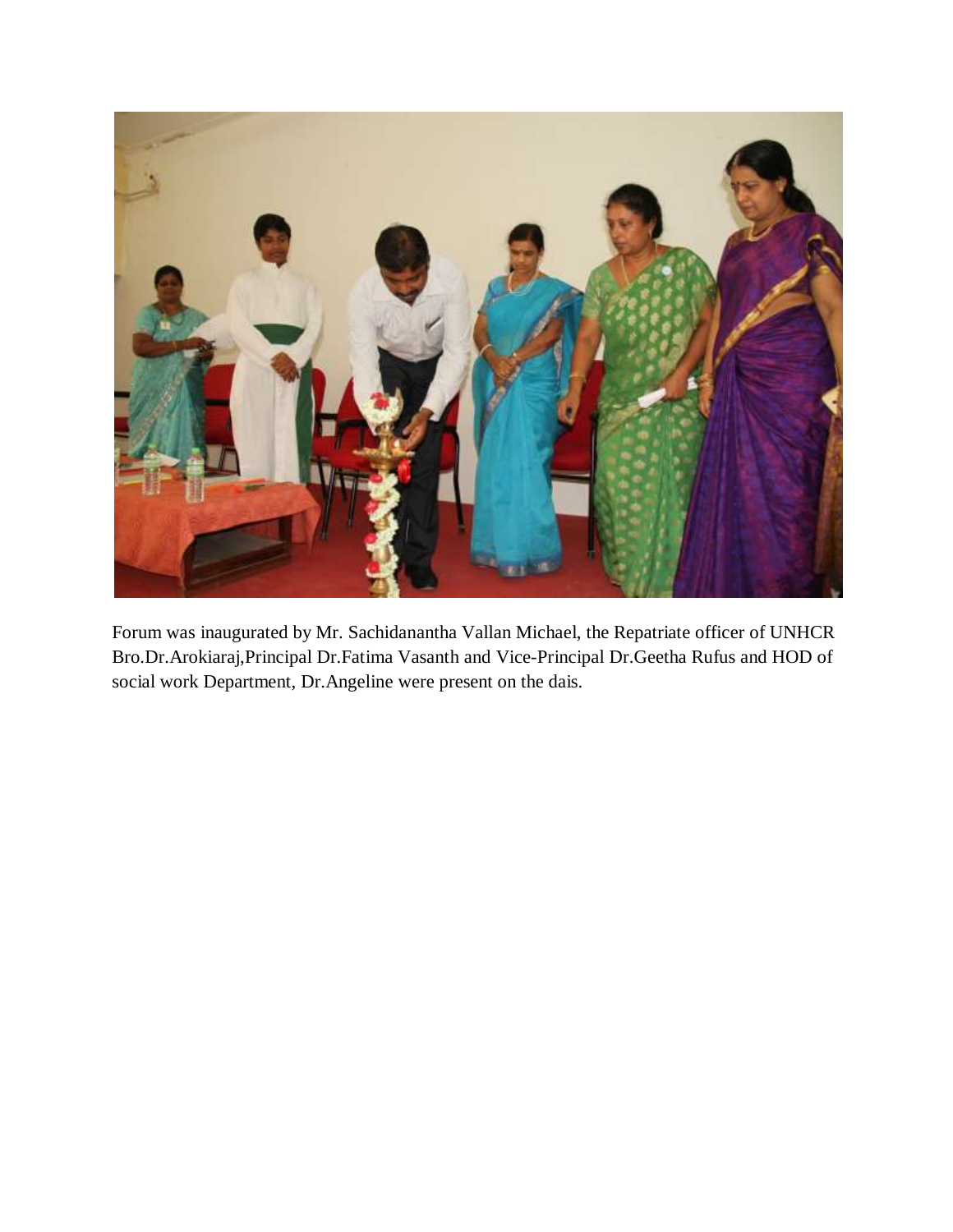

The Headmaster of the Government school was also falicitated by the Principal.

Earlier, On 08-08-2015 FORUM program started with the introduction by Ms.Vidhya President of SOWERS club and all the captains introduced themselves  $\&$  they welcomed 1<sup>st</sup> yrs. And it was continued by Ms. UshaJose, staff and coordinator of Forum, regarding the activities of FORUM. Students came out with lots of ideas:

- $\triangleright$  Guest lecture
- $\triangleright$  Inauguration & Angadi on (27<sup>th</sup> Aug) at 11.00am
- Awareness program on Organ Donation
- $\triangleright$  Competitions in St. Louis school for students
	- Drawing Deaf & Dumb
	- $\blacksquare$  Singing Blind
- $\triangleright$  Fund Raising programs
	- Theatre
	- Games
	- Photo shoot

On 2<sup>nd</sup> September 2015, the Forum was inaugurated by Mr. Sachidanantha Vallan Michael, the Repatriate officer of UNHCR , Bro.Dr.Arokiaraj,Principal Dr.Fatima Vasanth and VicePrincipal Dr.Geetha Rufus were present and were felicitated by the department.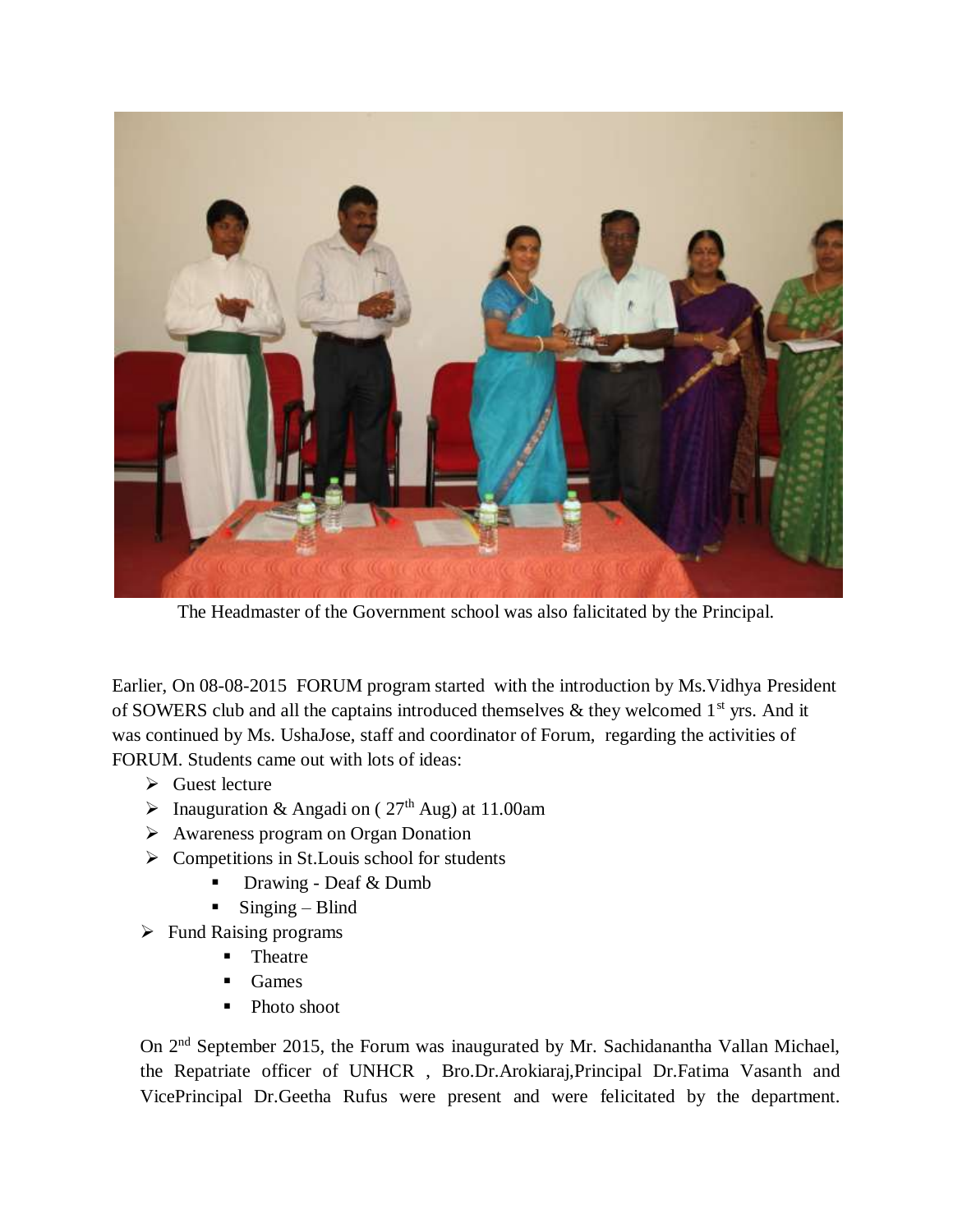Mr.Vallan spoke about the concept of connecting to the people and the role of commitment to the core was considered to be the upmost goal of any social worker. A social worker should always be connected to people and their needs and problems are to be considered as priority and settle their issues. Organizing community and their commitment also should be recorded and do with a collective effort was the important message given to the students. Earlier, competitions were held in a nearby Government school. The students of 9<sup>th</sup> and 8<sup>th</sup> standard participated in Drawing and elocution competition and the winners were given prizes on the inaugural function of the Forum. The 1<sup>st</sup> MSW students performed Mime show on women empowerment as part of the forum inauguration.

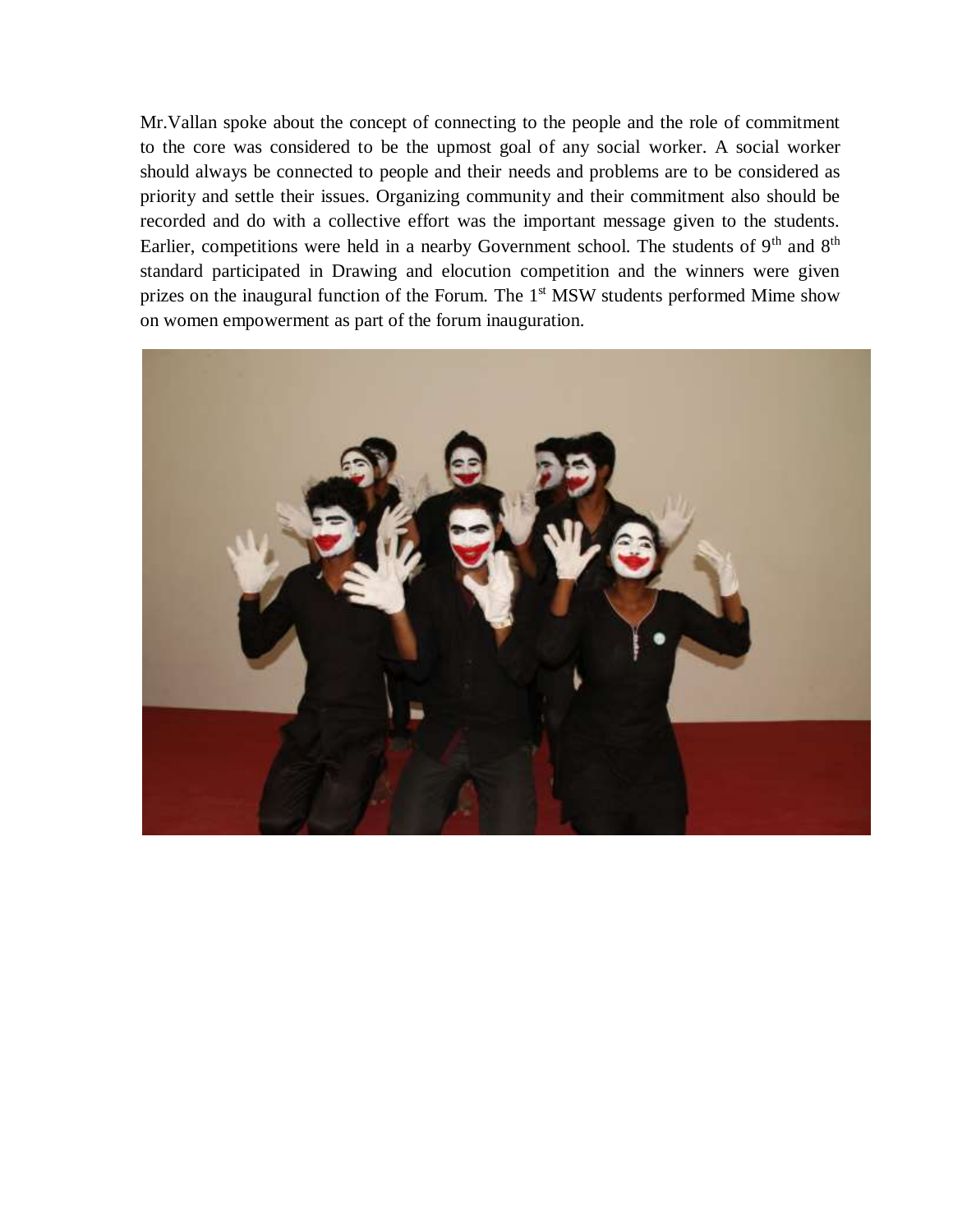

Mime photos of 1<sup>st</sup> MSW students on Women Empowerment

#### **4. Students For A Free Tibet**

**Date: 03.08.2015 Time : 10.00am Participants: 1st and 2nd MSW students Resource Person: Jyotsna Sarah and Team from SFT**

SFT-India is the India National Network of students for a free Tibet International, which has 650 chapters in more than 35 countries. The team was fighting for a free Tibet and for fundamental Rights. They were slaves in their own country. They were denied political, religious, cultural, social and economic rights. The team also documented a documentary of the situation in Tibet and it was displayed in the department. The real picture was felt and students were asked to support the shop for a cause on facebook.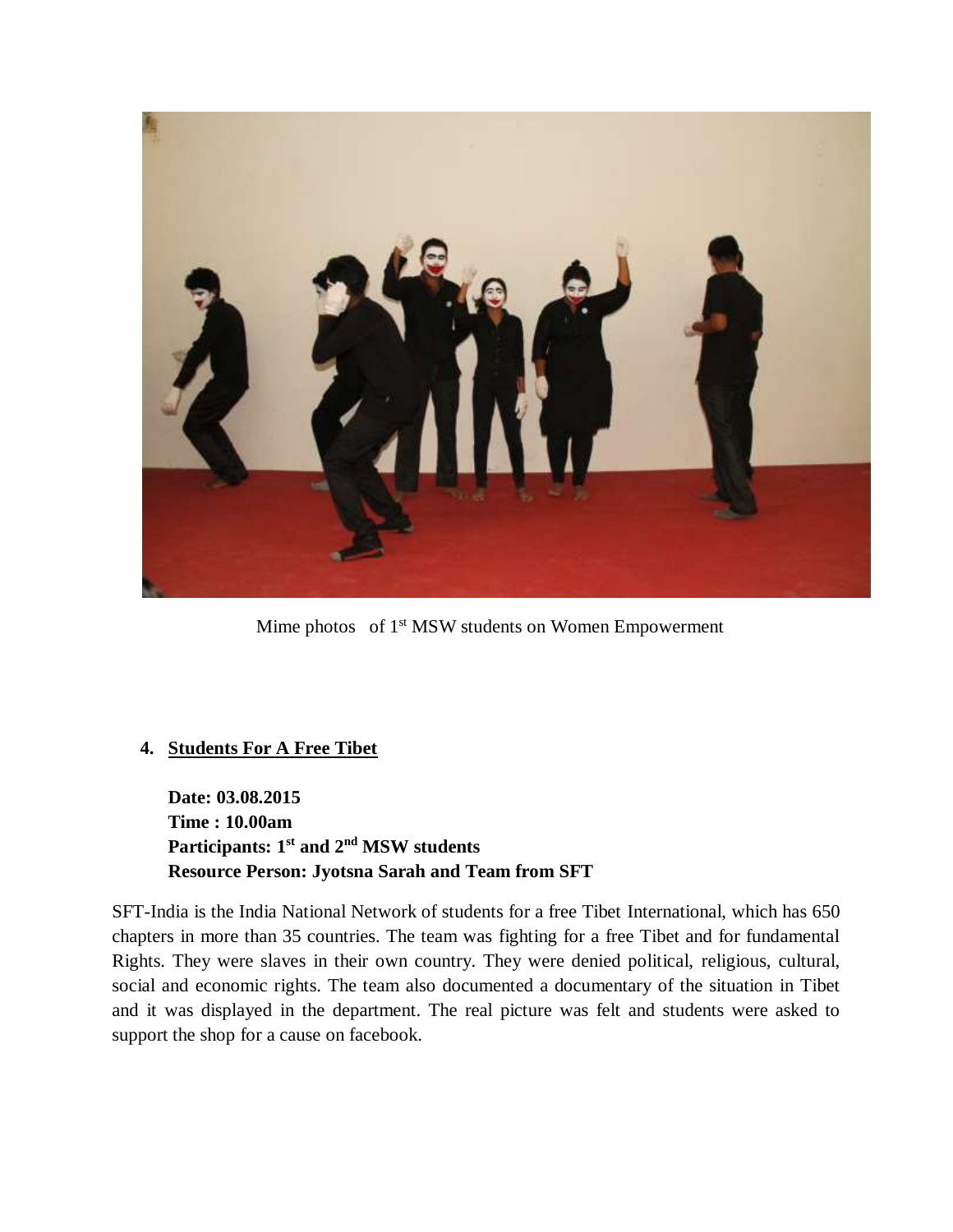#### **5. Rural Camp**

Murugapattu Village in Vellore District was chosen for the Ruiral Camp that was conducted from 30<sup>th</sup> Sept to 7<sup>th</sup> October 2015 The Staff Coordinators : Dr.Parthasarathy & Usha Jose

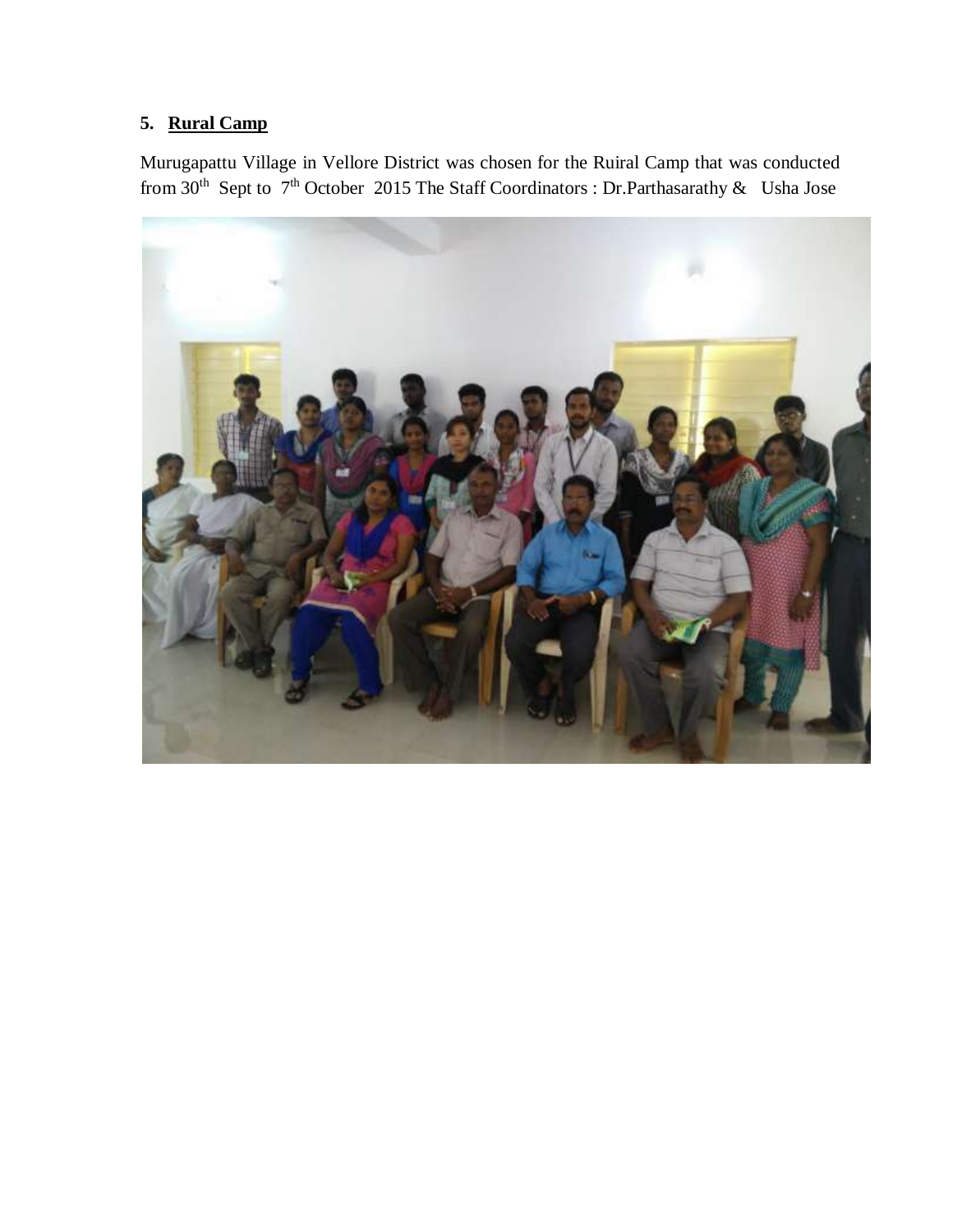

**Medical checkup was held and MSW students with the Medical team in the village**

**Puppets were used to educate the community**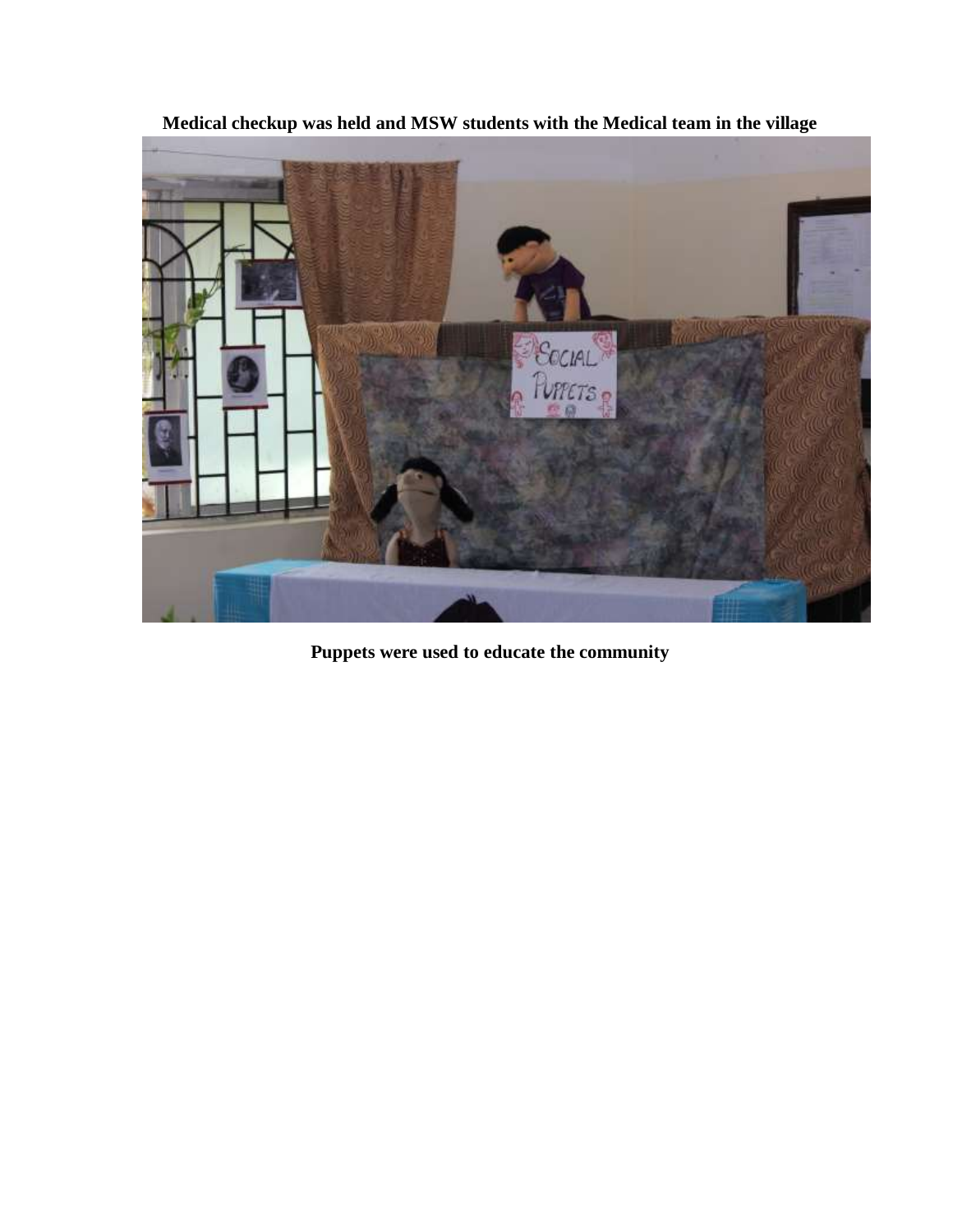

**Principal, The Block Development Officer, Dr.Angeline (HOD) advising the students in the camp.**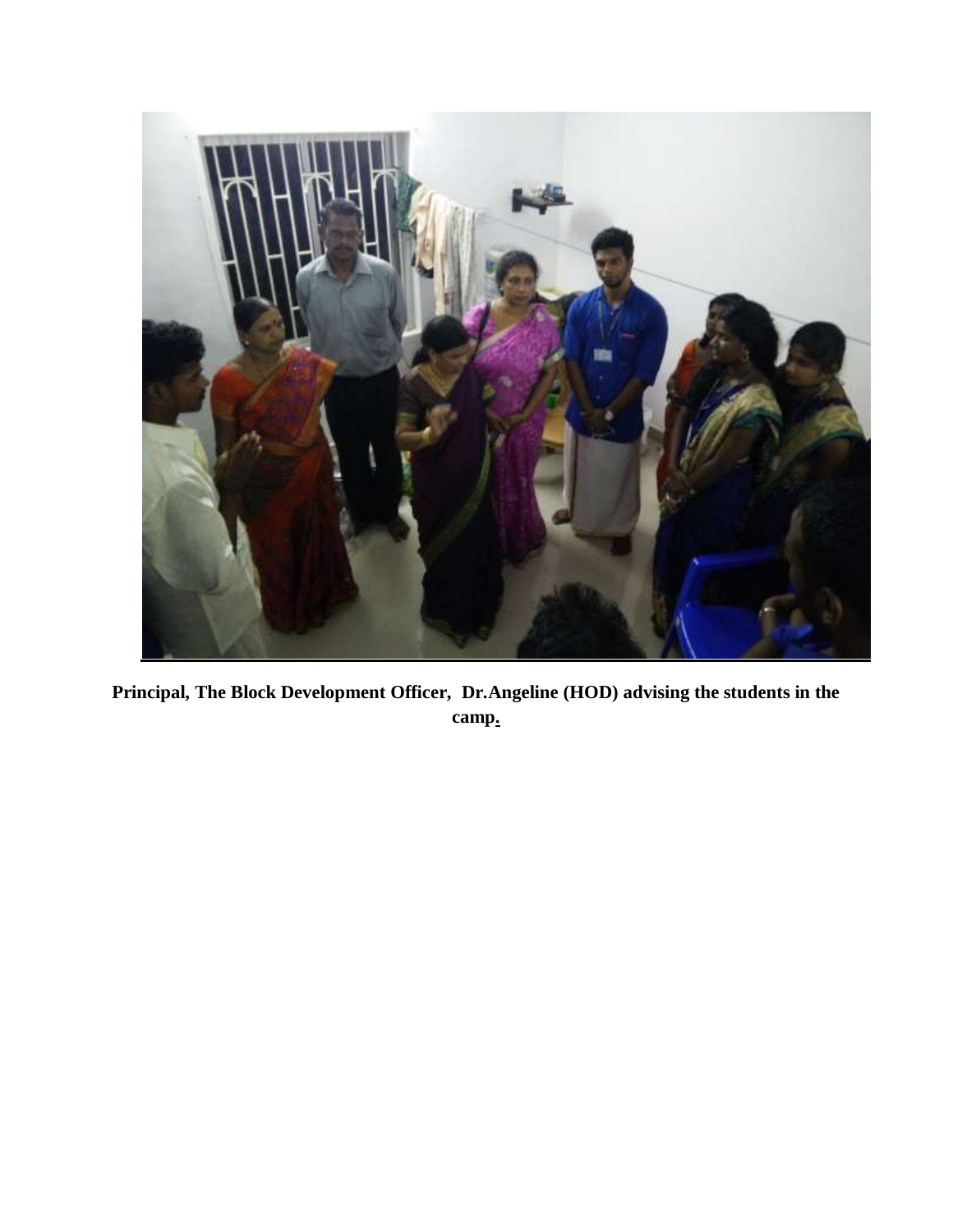

**Students demonstrating Dengue infection and making the women to empty all vessels which is kept open**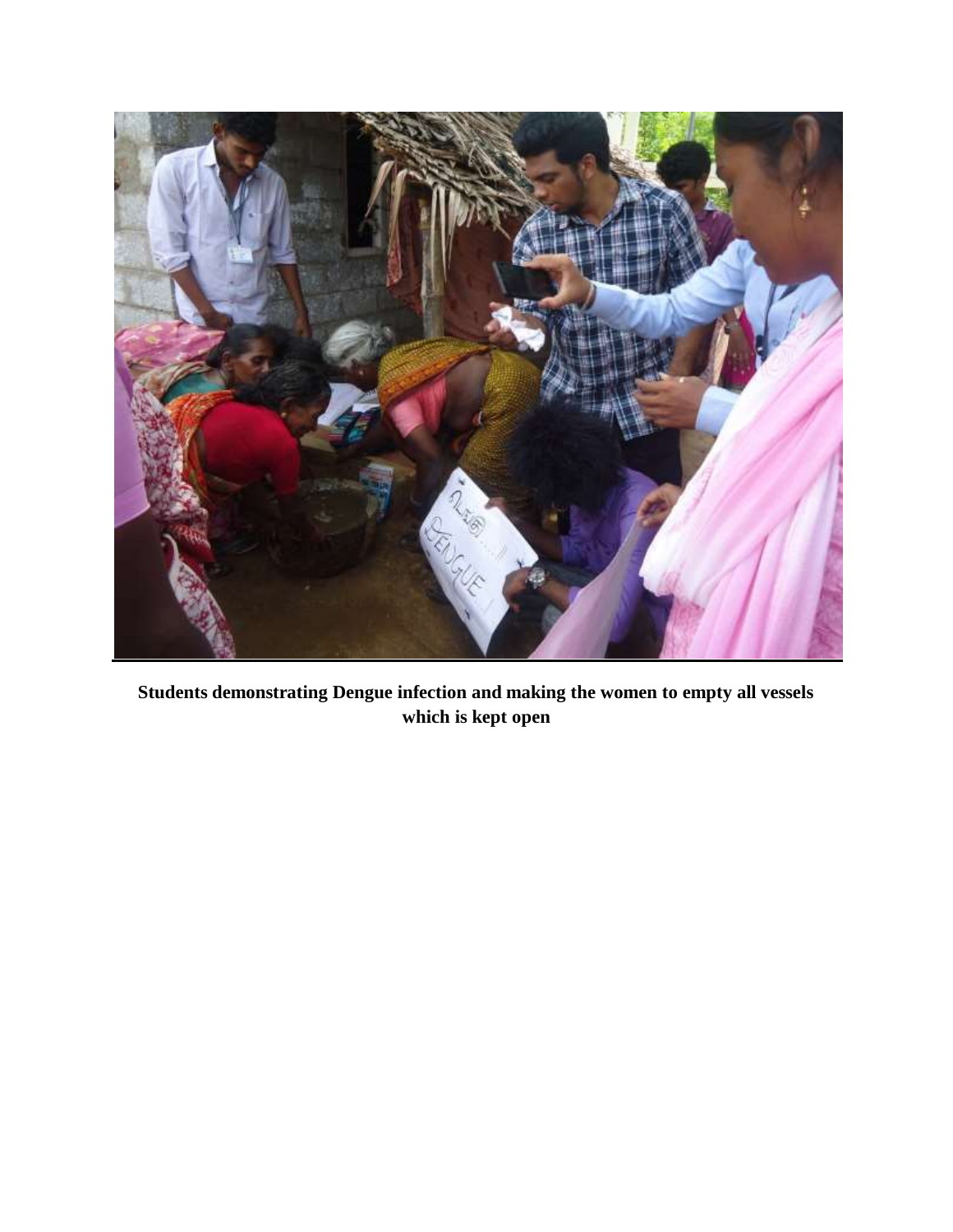

**Block Development Officer Mrs.Elizabeth, Panchayat Leader and Principal Dr.Fatima Vasanth during the Prize distribution for the sports event**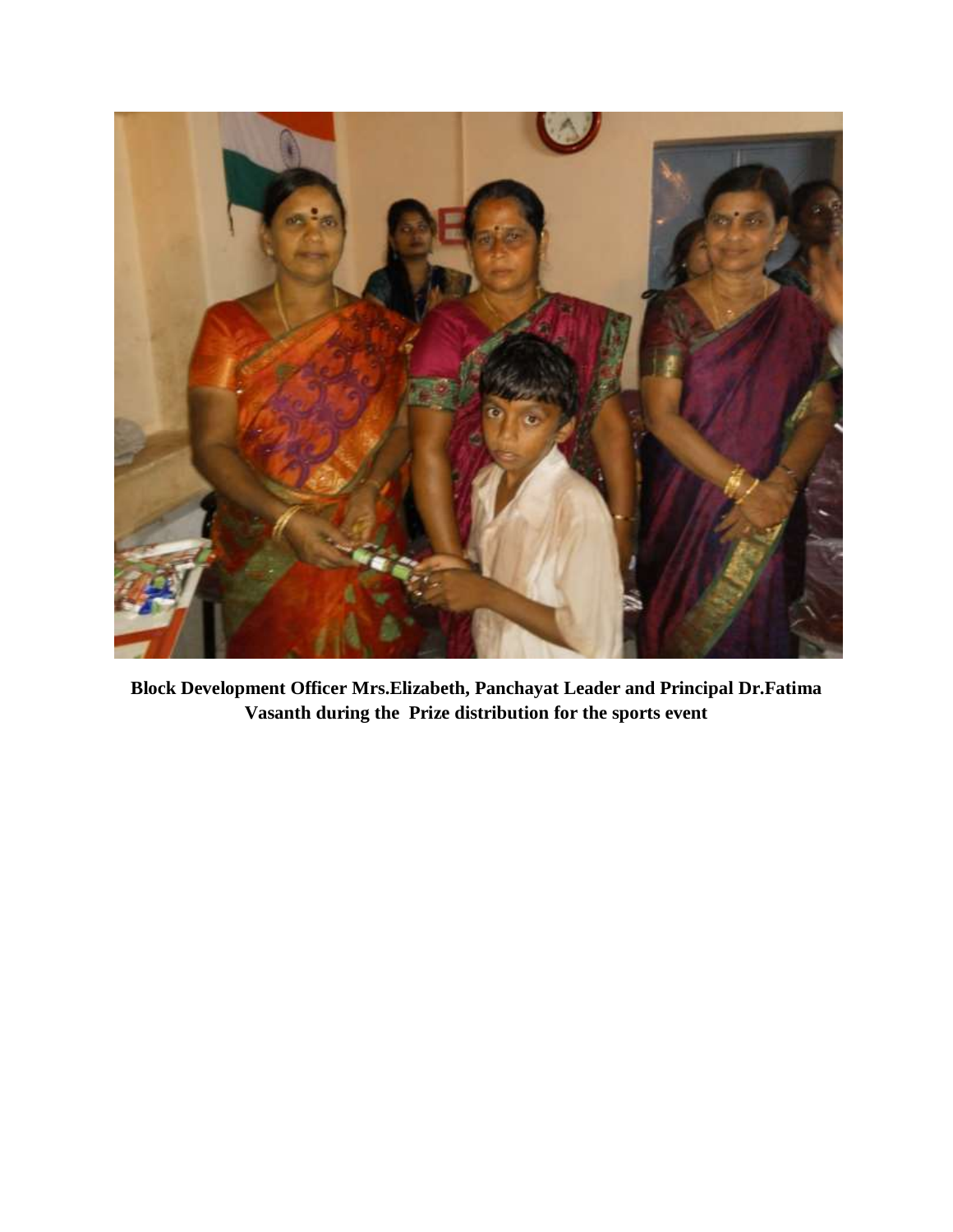

**Students take survey to know the needs of the people in the village**

Rural camp is to provide true experience and an opportunity for young students to study the socio economic realities and cultural conditions of Rural life. For 1st year students it is an integral part of the curriculum. It is conducted in the most backward and neglected areas of the state. The students are encouraged to organize and carry out various programs, spending time with rural people, understanding their life style, conducting awareness sessions and in the process learning their life style As per the academic requirement, the first year MSW students need to go for a rural camp for 8 days to a village in Tamil Nadu. The main objective of the camp is to expose the students in understanding of the rural social structures and cultural processes with special reference to specific groups experiencing poverty and deprivation. The students will do need based awareness programs for the community there.

#### **6. Study Tour**

The final year MSW students went to Mysore, Bengaluru, and Hosur from 09-10-2015 To 17-10- 2015. Students visited different industries and NGOs in all these places. The exposure gave students a larger networking and an idea of social work interventions in other areas. Institutions